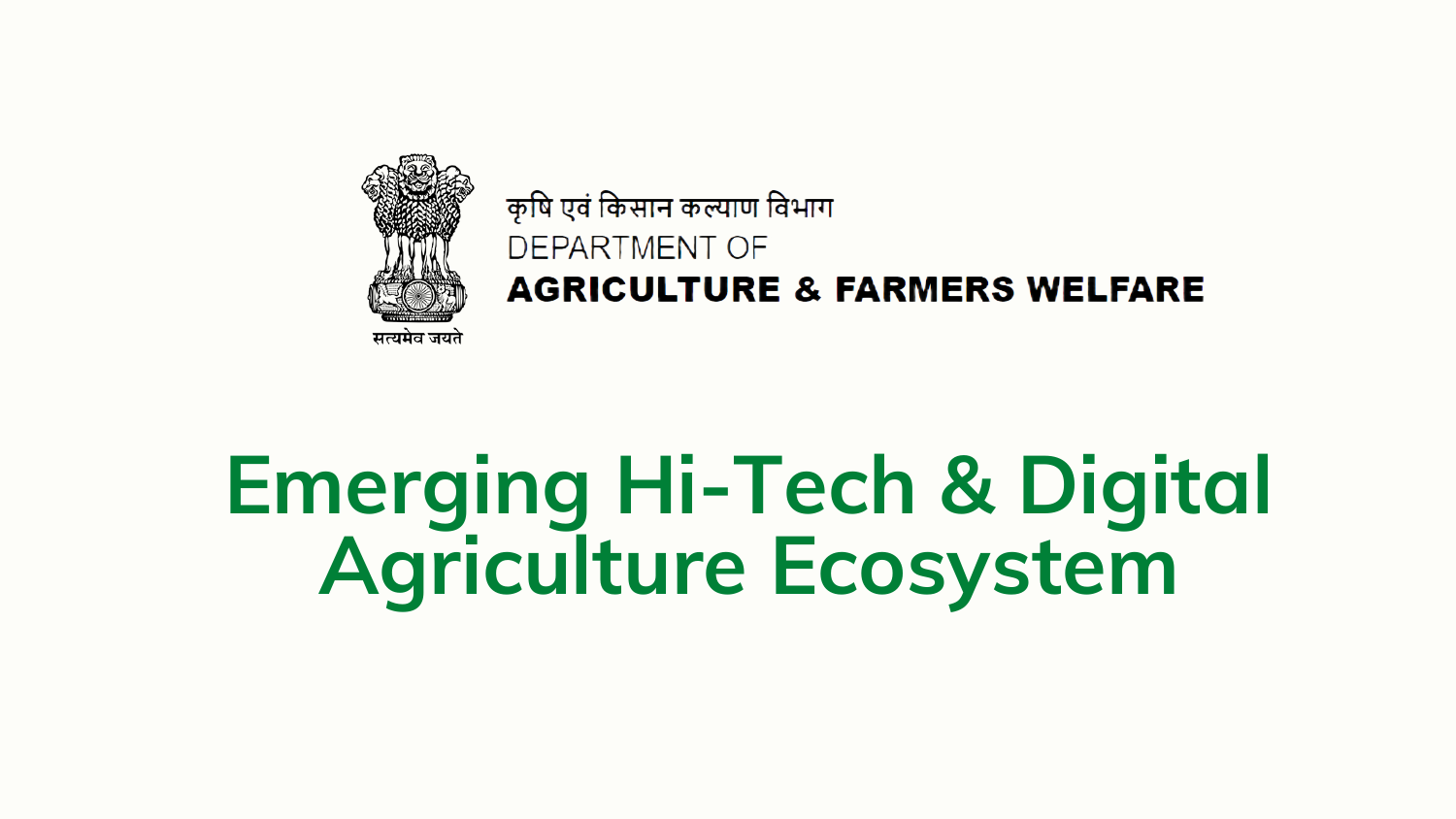Delivery of Digital and Hi-Tech services to farmers

A scheme in *PPP mode* will be launched with the involvement of public sector research & extension institutions, private agri-tech players and stakeholders of agri-value chain,



Use of Kisan Drones

कृषि एवं किसान कल्याण विभाग DEPARTMENT OF **AGRICULTURE & FARMERS WELFARE** 

Use of 'Kisan Drones' will be promoted for crop assessment, digitization of land records, spraying of insecticides, and nutrients.

# Budget Highlights

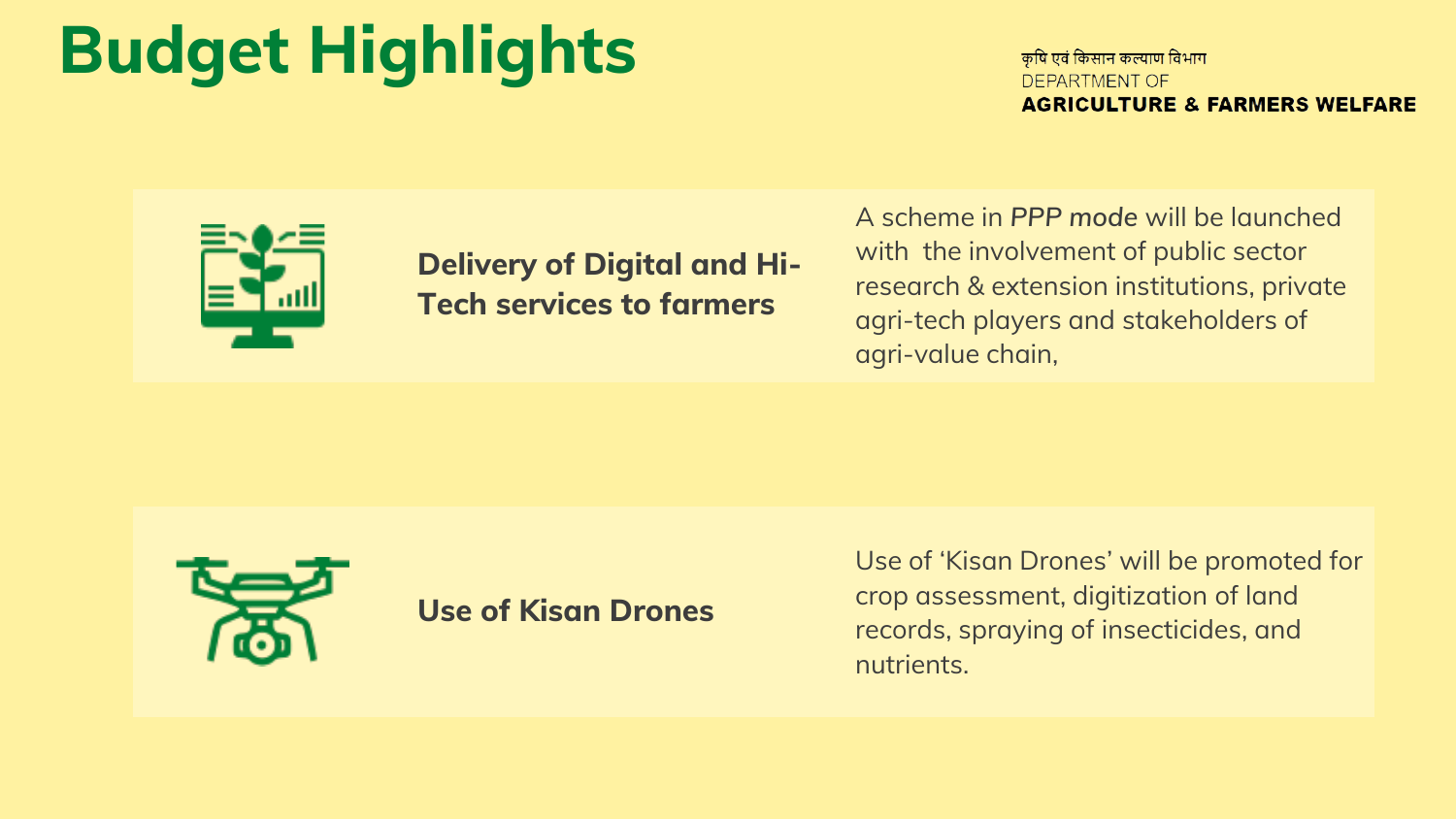### Implementation

# Suggestions & Feedback

#### Guidelines & Regulations

- Fast tracking approvals of chemicals for spraying purpose
- Revision in GST rates (5% GST on sale of drones and 0% GST on services using agri drones).
- Rationalization of MIDH cost norms according to current price norms

#### कृषि एवं किसान कल्याण विभाग **DEPARTMENT OF AGRICULTURE & FARMERS WELFARE**

- Nodal officers at the central and state ministries to coordinate with all stakeholders in implementation of scheme and create an enabling environment.
- Transparent IT Portal & Monitoring of schemes
- Continuous review of policy to make them business/user friendly
- Investment required in indigenous equipment and miniaturing system for small holder farmers

#### PPP Model

- Integration: Industry and Government to define the nuances of the PPP model to implement digital agriculture initiatives.
- Enabling Predictability: PPP Model desired in seed traceability, climate adoption agriculture, traceability, tracking major commodity price volatility and integrated pest management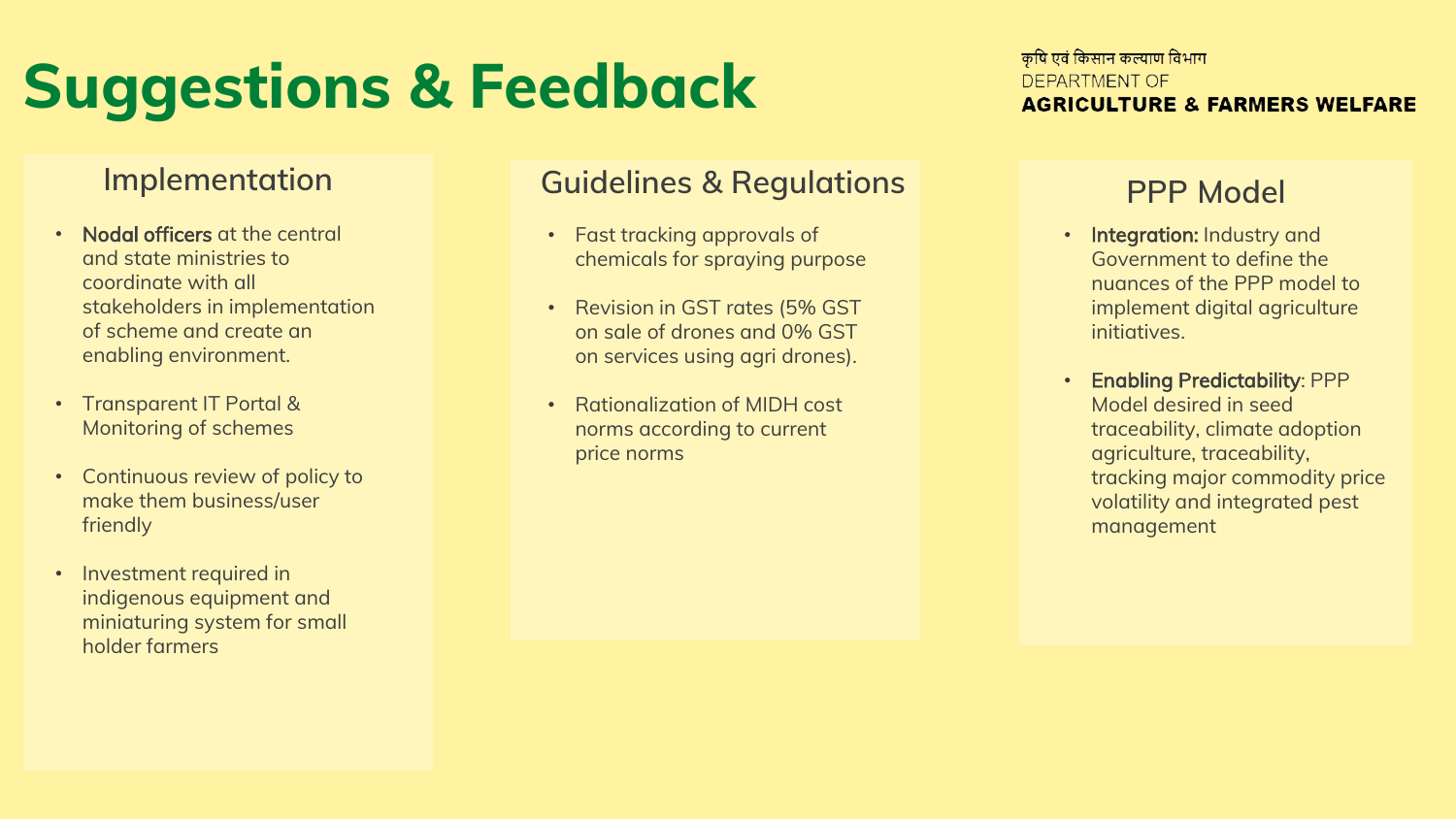# Suggestions & Feedback

#### Involving Stakeholders

- Sharing of digitised knowledge and records of government institutions (can be monetized)
- Government digitised data to be augmented with data of private players for better implementation of extension activities to the farmers
- Provide access to Agri stack, geo tagged cadastral maps with farmland ownership
- Data sharing mechanism between MPEDA, CAA & Dept of Fisheries to enable effective lending mechanisms to aqua formers
- Pre recorded extension videos in SD cards to be distributed to rural farmers

#### कृषि एवं किसान कल्याण विभाग **DEPARTMENT OF AGRICULTURE & FARMERS WELFARE**

### Access to Data **Land Digitization**

• IoT based control, monitoring and data analytic system for cold chain.

• Creation of Drone Digital land bank and sharing of API's with industry to enable accurate digital services.

#### **Infrastructure**

- Collaborative efforts ; In order to provide Drone Pilot training along with agriculture best practices knowledge to Farmers, industry has requested GOI to associate industry with ICAR/SAUs/KVKs/FPOs
- Industry has also requested support of NABARD, NAFED, FIFA in connecting with FPOs to provide capacity building and increase service uptake.
- Strengthening of KVKs/ICAR/SAUs for skill development of farmers and demonstration of Hi-Tech technology including rural youth